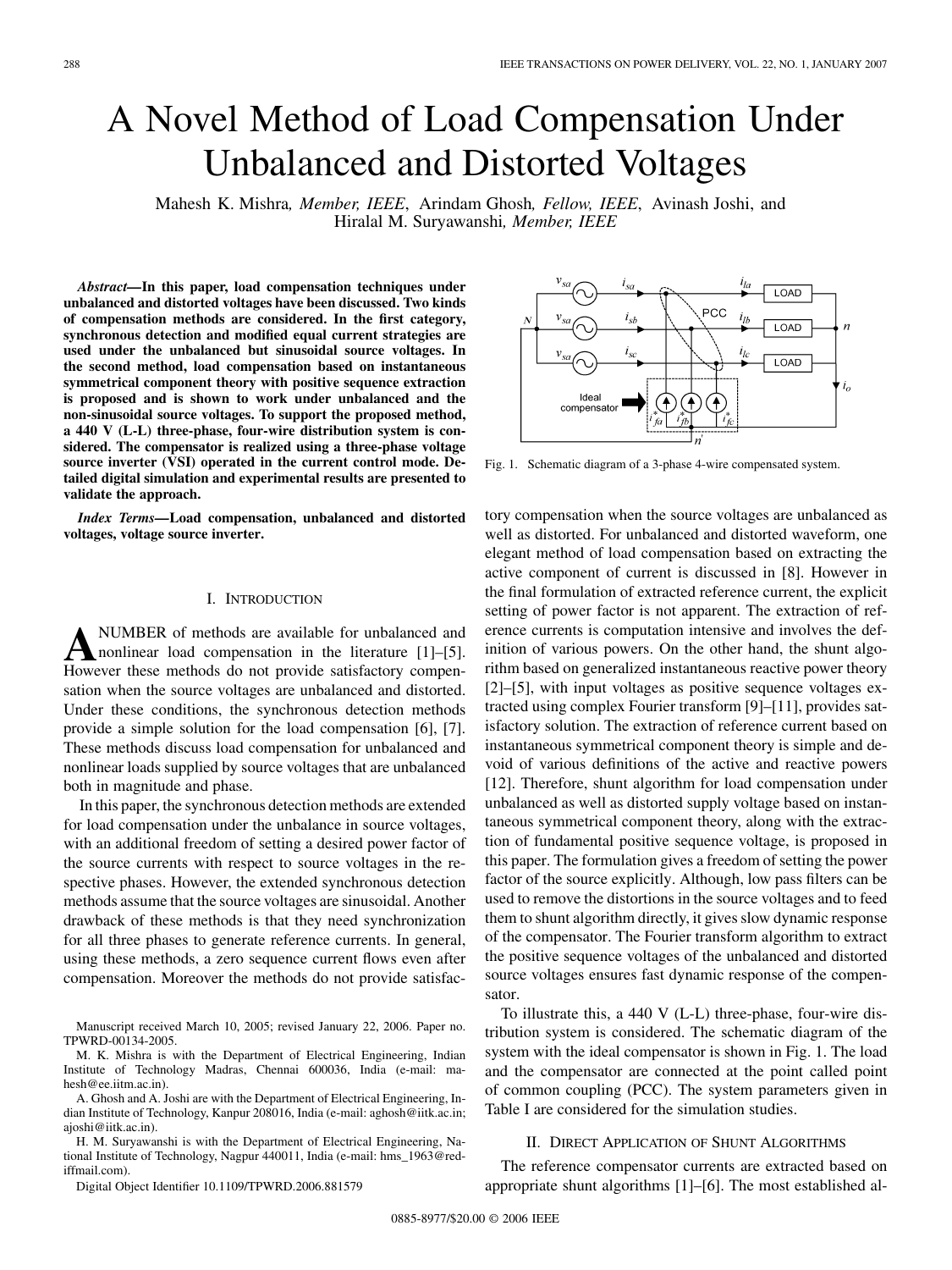| <b>TABLE I</b>           |
|--------------------------|
| <b>SYSTEM PARAMETERS</b> |

<span id="page-1-0"></span>

| <b>System voltage:</b> $440 \text{ V}$ (L-L) may contain unbalance and harmonics                  |
|---------------------------------------------------------------------------------------------------|
| <b>Load:</b> R-L unbalance load: $Z_3 = 50 + 10$ , $Z_5 = 68 + 132$ , $Z_6 = 77 + 162 \Omega$ and |
| three-phase full bridge diode rectifier supplying an output current of 4 A                        |

gorithms for load compensation consider instantaneous reactive power theory, also known as p-q theory [\[1\],](#page-6-0) generalized instantaneous reactive power theory [\[2\]](#page-6-0), [\[5\],](#page-6-0) theory of instantaneous symmetrical components [\[4\].](#page-6-0) The load compensation based on theory of instantaneous symmetrical components is much more simplified as compared to p-q theory. Also it allows the explicit setting of the power factor of the source. Based on this formulation, the reference currents for the compensator are given as [\[4\]](#page-6-0)

$$
i_{fa}^* = \frac{v_{sa} + \beta(v_{sb} - v_{sc})}{\sum_{j=a,b,c} v_{sj}^2} (P_{lavg} + P_{loss})
$$
  

$$
i_{fb}^* = \frac{v_{sb} + \beta(v_{sc} - v_{sa})}{\sum_{j=a,b,c} v_{sj}^2} (P_{lavg} + P_{loss})
$$
  

$$
i_{fc}^* = \frac{v_{sc} + \beta(v_{sa} - v_{sb})}{\sum_{j=a,b,c} v_{sj}^2} (P_{lavg} + P_{loss})
$$
 (1)

where  $\beta = \tan \phi / \sqrt{3}$ ,  $\phi$  is the desired phase angle between supply voltages  $(v_{sa}, v_{sb}, v_{sc})$  and source line currents  $(i_{sa}, i_{sb}, i_{sc})$  for the balanced system. For the unbalance voltages,  $\phi$  is taken as phase angle between the positive sequence source voltages and the source currents in the respective phases. For unity power factor operation  $\phi = 0$ . The term  $P_{lava}$  in (1) is the dc or mean value of the load power and is computed using a moving average filter that has an averaging time of half cycle or one cycle of supply voltage waveform depending upon whether load current contains odd or both odd and even harmonics. The term  $P_{loss}$  in (1) accounts for the losses in the voltage source inverter while realizing the actual compensator. With the ideal inverter given in [Fig. 1,](#page-0-0)  $P_{loss}$  is equal to zero.

Initially, the supply voltage is considered to be balanced with an rms magnitude of 440 V (L-L) and the three-phase load consists of three different values of R-L combined with a threephase full bridge diode rectifier, supplying an output current of 4 A as given in Table I. As a result of this, the load currents are unbalanced and nonlinear as shown in Fig. 2(a). For balanced sinusoidal source voltages, the algorithm (1) is now used to compute the reference compensator currents. The three-phase source currents are then computed by subtracting these reference compensator currents from the load currents in the respective phases. The compensated source currents are shown in Fig. 2(b). It can be seen from this figure that the source currents are balanced sinusoids and have unity power factor relationship with their respective phase voltages, as  $\phi$  is set to zero in (1).

The source voltages are now assumed to be unbalanced but sinusoidal. The source voltages therefore can be expressed as

$$
v_{sa} = V_{sma} \sin(\omega t)
$$
  
\n
$$
v_{sb} = V_{smb} \sin(\omega t - 2\pi/3 + \theta_b)
$$
  
\n
$$
v_{sc} = V_{smc} \sin(\omega t + 2\pi/3 + \theta_c).
$$
\n(2)



Fig. 2. (a) Unbalanced and nonlinear load currents. (b) Compensated source currents when the source is balanced.



Fig. 3. Source currents with (a) magnitude unbalance and (b) magnitude and phase unbalance in source voltages.

In (2)  $V_{sma}$ ,  $V_{smb}$  and  $V_{smc}$  are the peak values of source voltages in phase-a, b and c, respectively. The phase angles  $\theta_b$  and  $\theta_c$  account for the phase unbalance in phase-b and c voltages with respect to the phase- $a$  voltage. The magnitude unbalance of 20% is considered such that  $V_{sma} = 360 \text{ V}, V_{smb} = 432 \text{ V}$ and  $V_{smc} = 288$  V. There is no phase unbalance, i.e., both the angles  $\theta_b$  and  $\theta_c$  are equal to zero. For this case, the source currents are plotted in Fig. 3(a). It is evident from the figure that the source currents are unbalanced and distorted. In Fig. 3(b), in addition to magnitude unbalance as discussed above, unbalance in the phase angles with  $\theta_b = 10^{\circ}$  and  $\theta_c = -20^{\circ}$  is also considered. For this case, the currents become more unbalanced and distorted. The source currents after compensation become severely distorted, if the source voltages contain harmonics too. It is there felt that the use of shunt algorithm under the unbalanced and distorted supply voltage do not provide satisfactory compensation. In the following section, extended synchronous detection methods are discussed to overcome the above problem.

#### III. EXTENDED SYNCHRONOUS DETECTION METHODS

In [\[6\]](#page-6-0) and [\[7\],](#page-6-0) synchronous detection methods namely equal power criteria, equal current criteria and equal resistance criteria are discussed. In this, it is assumed that the source voltages have magnitude and phase unbalance without distortion. In this section, the above compensation methods are extended to facilitate the explicit setting of power factor in each phase. The unbalance source voltages are given by (2). The following criteria provide satisfactory load compensation under this condition.

# *A. Equal Current Criterion*

Under this criterion, it is assumed that the source currents are equal in magnitude, i.e.,

$$
I_{sma} = I_{smb} = I_{smc} = I_{sm}
$$
\n<sup>(3)</sup>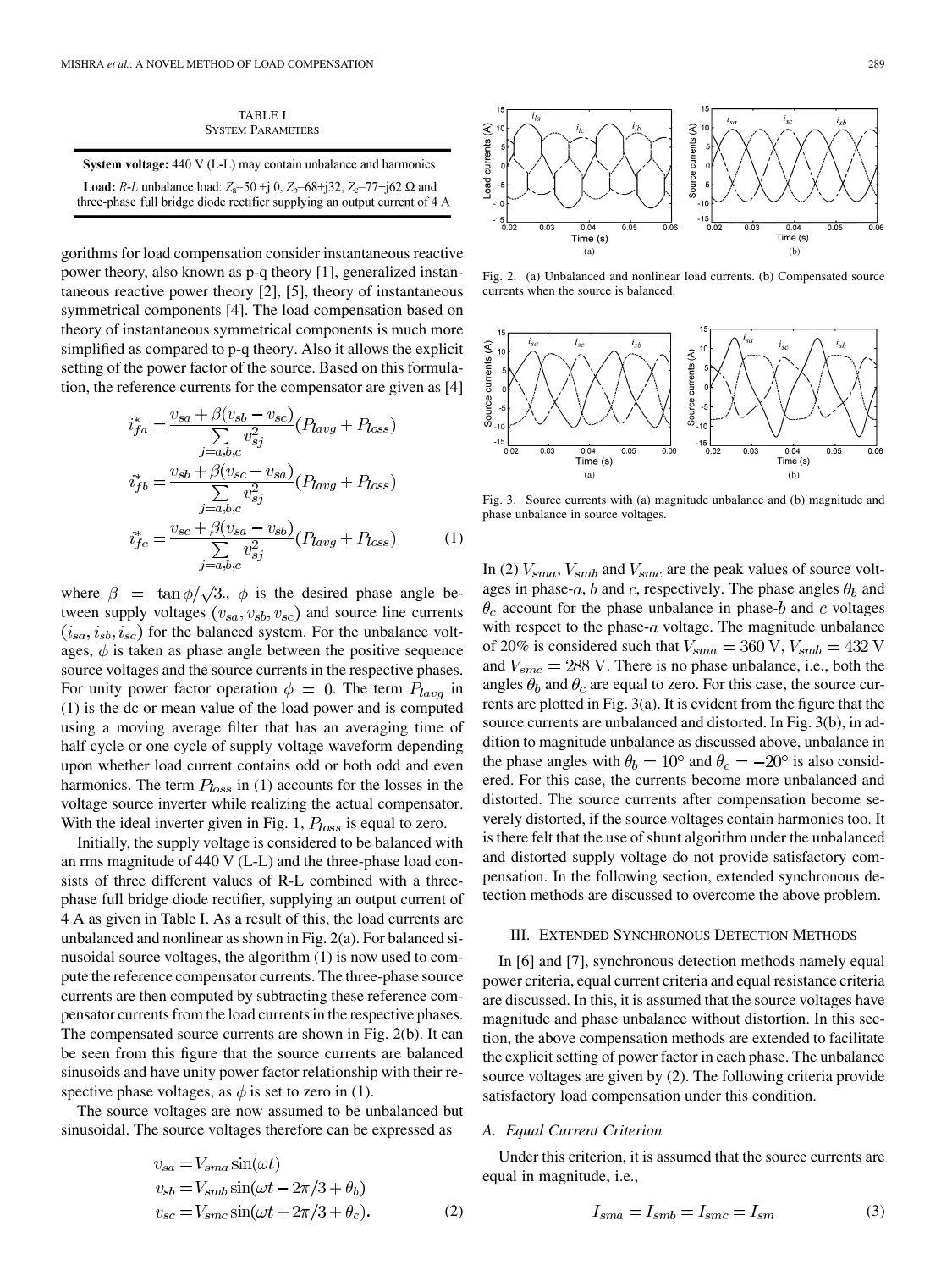<span id="page-2-0"></span>where the subscript  $s$  denotes the source and the subscript  $m$ denotes the maximum or peak value. If it is desired that the source current should lag by  $\phi$  radian in the respective phases, the instantaneous source currents are expressed as

$$
i_{sa} = I_{sma} \sin(\omega t - \phi)
$$
  
\n
$$
i_{sb} = I_{smb} \sin(\omega t - 2\pi/3 - \phi + \theta_b)
$$
  
\n
$$
i_{sc} = I_{smc} \sin(\omega t + 2\pi/3 - \phi + \theta_c).
$$
\n(4)

The average power supplied by the source, which is also average load power denoted by  $P_{lavg}$ , is given as

$$
P_{lavg} = \frac{1}{2}(V_{sma}I_{sma} + V_{smb}I_{smb} + V_{smc}I_{smc})\cos\phi.
$$
 (5)

Using  $(3)$  and  $(5)$ , we get

$$
I_{sm} = \frac{2P_{lavg}}{\cos\phi \sum_{i=a,b,c} V_{smi}}.
$$
 (6)

Therefore, the instantaneous source currents are given as

$$
i_{sa} = \frac{2P_{lavg}}{\cos \phi V_{sma} \sum_{i=a,b,c} V_{smi}} v_{sa} \angle -\phi
$$
  

$$
i_{sb} = \frac{2P_{lavg}}{\cos \phi V_{smb} \sum_{i=a,b,c} V_{smi}} v_{sb} \angle -\phi
$$
  

$$
i_{sc} = \frac{2P_{lavg}}{\cos \phi V_{smc} \sum_{i=a,b,c} V_{smi}} v_{sc} \angle -\phi.
$$
 (7)

In (7), the term  $v_{sa}\angle - \phi$  is an instantaneous voltage that lags the instantaneous source voltage of phase-a,  $v_{sa}$ , by an angle  $\phi$ and is generated by a delay circuit. Similar notations are used for phase  $b$  and  $c$ . The instantaneous reference currents for the compensator can be computed by subtracting source currents (7) from the load currents in the respective phases. These are expressed as

$$
i_{fa}^* = i_{la} - i_{sa}
$$
  
\n
$$
i_{fb}^* = i_{lb} - i_{sb}
$$
  
\n
$$
i_{fc}^* = i_{lc} - i_{sc}.
$$
\n(8)

#### *B. Equal Power Criterion*

In equal power criteria, the real power consumed in each phase after compensation is to be shared equally. Thus we have

$$
P_a = P_b = P_c = P_{lavg}/3\tag{9}
$$

where  $P_a$ ,  $P_b$ , and  $P_c$  are real power supplied by each phase, respectively. Using [\(2\),](#page-1-0) (4) and (9), we get

$$
\frac{1}{2}V_{sma}I_{sma}\cos\phi = \frac{1}{2}V_{smb}I_{smb}\cos\phi
$$

$$
= \frac{1}{2}V_{smc}I_{smc}\cos\phi
$$

$$
= P_{lavg}/3.
$$
 (10)

Therefore, the peak of source current in respective phases after compensation is given as

$$
I_{smj} = \frac{2P_{lavg}}{3\cos\phi V_{smj}} \quad \text{for } j = a, b, c.
$$
 (11)

Instantaneous source currents can be expressed as

$$
i_{sj} = \frac{2P_{lavg}}{3\cos\phi V_{smj}^2} v_{sj} \angle -\phi \quad \text{for } j = a, b, c. \tag{12}
$$

The instantaneous reference compensator currents are computed using (8).

# *C. Equal Impedance Criterion*

In the equal impedance criterion, the source should see the same impedance in each phase after compensation. With this assumption, we have

$$
Z_a = Z_b = Z_c = Z. \tag{13}
$$

Therefore

$$
\frac{V_{sma}}{I_{sma}} = \frac{V_{smb}}{I_{smb}} = \frac{V_{smc}}{I_{smc}} = |Z|.
$$
 (14)

Substituting  $I_{sma}$ ,  $I_{smb}$ , and  $I_{smc}$  from (14) in (5), we get

$$
|Z| = \frac{\sum_{i=a,b,c} V_{smi}^2}{2P_{lavg}} \cos \phi.
$$
 (15)

Therefore, the compensated source currents are given as

$$
i_{sj} = \frac{2P_{lavg}}{\cos\phi \sum_{i=a,b,c} V_{smi}^2} v_{sj} \angle -\phi \quad \text{for } j=a,b,c. \tag{16}
$$

The reference compensator currents are computed using (8).

In all the above three methods of the compensation, the phase unbalance in compensated source currents can not be removed, therefore the neutral wire will always carry some current. However, if the source voltages have phase balance, only then the equal current strategy will make neutral wire to carry zero current. In the following section we give a modified equal current strategy, which gives completely balanced and sinusoidal source currents irrespective of unbalance in magnitude and phase angles.

#### *D. Modified Equal Current Strategy*

Let there be unbalance in magnitudes and in phase angles of the source voltages as given by [\(2\).](#page-1-0) Let the fictitious set of three-phase voltages be balanced and are given by

$$
v'_{sa} = V'_{sm} \sin \omega t
$$
  
\n
$$
v'_{sb} = V'_{sm} \sin(\omega t - 2\pi/3)
$$
  
\n
$$
v'_{sc} = V'_{sm} \sin(\omega t + 2\pi/3).
$$
 (17)

(10) compensated source currents. For balanced compensated sourceThe use of balanced voltages in the algorithm produces balanced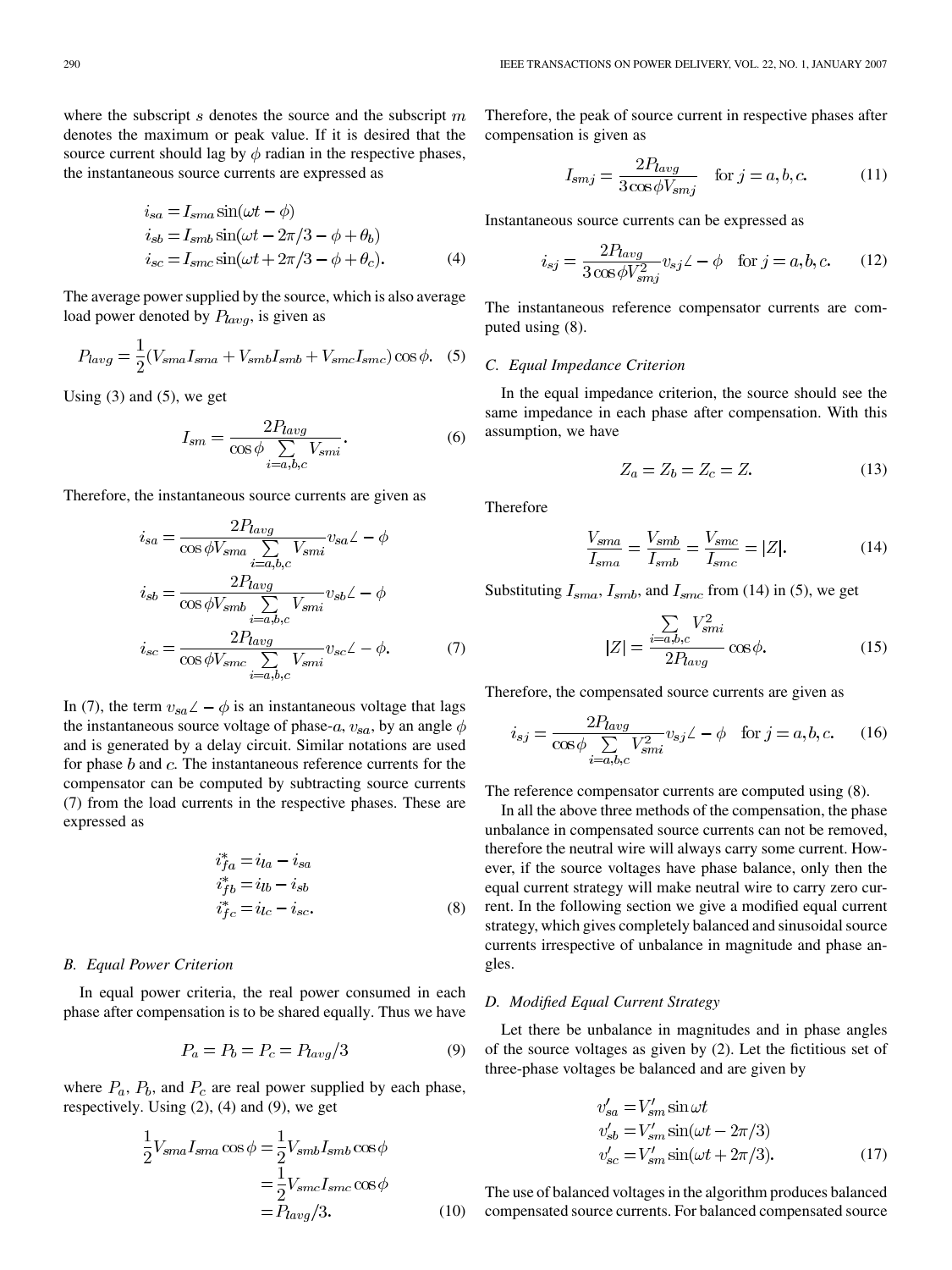<span id="page-3-0"></span>currents, both sets of voltages given by [\(2\)](#page-1-0) and [\(17\)](#page-2-0) should yield equal average load power,  $P_{lavg}$ . Due to this, the equal current criterion [\(3\)](#page-1-0) is valid. From this requirement, we obtain

$$
\frac{3}{2}I_{sm}V'_{sm}\cos\phi = \frac{1}{2}(V_{sma}I_{sm}\cos\phi + V_{smb}I_{sm}\cos(\phi + \theta_b) + V_{smc}I_{sm}\cos(\phi + \theta_c)).
$$
 (18)

Therefore, we have

$$
V'_{sm} = \frac{1}{3}(V_{sma} + V_{smb}\alpha_b + V_{smc}\alpha_c). \tag{19}
$$

In the above equation

$$
\alpha_b = \frac{\cos(\phi + \theta_b)}{\cos \phi} \text{ and } \alpha_c = \frac{\cos(\phi + \theta_c)}{\cos \phi} \tag{20}
$$

and  $\phi$  is the desired phase angle between the source voltage  $v_{sa}$ and the compensated source current  $i_{sa}$ . In case of the unbalance magnitudes only, the angles  $\theta_b = \theta_c = 0$ , the factors  $\alpha_b$ , and  $\alpha_c$  in (20) reduce to unity. Consequently, the term,  $V'_{sm}$  in (19) is the average of the unequal magnitudes  $V_{sma}$ ,  $V_{smb}$  and  $V_{smc}$ . Once  $V'_{sm}$  is known, the instantaneous voltages  $v'_{sa}$ ,  $v'_{sb}$ and  $v'_{sc}$  are computed using [\(17\)](#page-2-0) by using time synchronization with source phase- $a$  voltage. The phase- $b$  and  $c$  voltages i.e.,  $v_{sb}$  and  $v_{sc}$  can be derived from  $v_{sa}$  by phase shift of  $-120^{\circ}$ and 120 $^{\circ}$ , respectively. Thus only phase-a synchronization is needed. This is another advantage over extended synchronous detection methods [\[6\]](#page-6-0), [\[7\],](#page-6-0) where synchronization is required for all three-phases. These source voltages are then used in [\(1\)](#page-1-0) to compute the compensator reference currents. This method provides a simple formulation for generation of the reference currents. The source currents thus obtained will be sinusoidal and balanced irrespective of the unbalance in source voltages.

The above algorithm may be referred as Modified Equal Current Strategy. Similar strategies have been reported as Sinusoidal Current Source Strategy in [\[13\]](#page-7-0) and Equal Current Criteria in [\[6\]](#page-6-0), [\[7\]](#page-6-0). However in [\[13\],](#page-7-0) to find the fictitious balanced set of voltages for control algorithm, the complex  $\alpha - \beta - 0$ transformations and elaborate computations are required. In [\[6\],](#page-6-0) [\[7\],](#page-6-0) the synchronous detection method is used but it is limited to the case of unity power factor and magnitude unbalance only in order to carry zero neutral current. The modified algorithm given above, using algorithm [\(1\)](#page-1-0) is simple and considers unbalances in magnitudes and/or phase angles. The algorithm also provides the facility of setting the desired power factor angle,  $\phi$ .

It is to be noted that if we consider the fictitious balanced supply voltages  $v'_{sa}$ ,  $v'_{sb}$ , and  $v'_{sc}$ , then these would supply only average load power without zero mean oscillating active and reactive powers. Since the actual supply has unbalance, the source supplies some zero mean oscillating active and reactive powers.

All above methods are suitable when the source voltages are unbalanced in magnitudes and phase angles but are not distorted. For the source voltages under distortion, a scheme based on instantaneous symmetrical component theory and extraction of positive sequence of source voltages at the point of common coupling is proposed in the following section.

# *E. Using Shunt Algorithm With Positive Sequence Extraction of Source Voltages*

When the source voltages are distorted, they can no longer be directly fed to the shunt algorithm as illustrated in [Section II.](#page-0-0) To improve the performance of the algorithm, balanced threephase voltages are to be fed as input voltages to the algorithm. Therefore, positive sequence components of terminal voltages are extracted using the power-invariant instantaneous symmetrical component transformation [\[9\]–\[11\].](#page-6-0) This is given by

$$
\mathbf{v}_{sa012} = \begin{bmatrix} v_{sa0} \\ v_{sa1} \\ v_{sa2} \end{bmatrix} = \frac{1}{\sqrt{3}} \begin{bmatrix} 1 & 1 & 1 \\ 1 & a & a^2 \\ 1 & a^2 & a \end{bmatrix} \begin{bmatrix} v_{sa} \\ v_{sb} \\ v_{sc} \end{bmatrix}
$$
 (21)

where  $a = e^{j120^{\circ}}$  is a complex operator and  $v_{sa012}$  is a column vector with instantaneous zero, positive and negative sequence voltages as its elements. Let us now define the phasor zero, positive and negative sequence voltages as  $V_{sa0}$ ,  $V_{sa1}$ , and  $V_{sa2}$ , respectively. Defining a column vector as

$$
\boldsymbol{V}_{sa012}^{t} = \left[\boldsymbol{V}_{sa0} \quad \boldsymbol{V}_{sa1} \quad \boldsymbol{V}_{sa2}\right]
$$

the following equation is used to obtain the symmetrical components [\[9\]–\[11\]](#page-6-0):

$$
V_{sa012} = \frac{\sqrt{2}}{T} \int_{t_1}^{t_1+T} v_{sa012} e^{-j(\omega t - 90^\circ)} dt
$$
 (22)

where  $t_1$  is any instant and T is the duration of one cycle of supply voltage assuming that the supply voltages may have odd as well as even harmonics. The integral is computed through a moving average filter to have fast dynamic response as compared to conventional low pass filter. Let the voltage of phase- $a$ in phasor form be given by  $V_{sa1} = |V_{sa1}| \langle \phi_{sa1}$ . Then, the instantaneous reference voltage of phase- $a$  will be as follows:

$$
v_{sa1} = \sqrt{2} |\mathbf{V}_{sa1}| \sin(\omega t + \phi_{sa1}). \tag{23}
$$

The other two phase voltages  $v_{sb1}$  and  $v_{sc1}$  can be obtained from phase-a voltage,  $v_{sa1}$  by phase shift of  $-120^{\circ}$ , and 120<sup>°</sup>, respectively. The shunt algorithm [\(1\)](#page-1-0) is now fed with only the positive sequence voltages of the distorted source voltages for the reference current generation. As a result of this, the compensated source currents become balanced and sinusoidal.

#### IV. SIMULATION STUDIES

The compensator topology chosen for simulation as well as experimental study is the neutral clamped inverter circuit as shown in [Fig. 4](#page-4-0). It consists of two dc storage capacitors of the same rating and a three-phase voltage source inverter. Each leg of the inverter has two insulated-gate bipolar transistor (IGBT) switches with antiparallel diodes across them. In this circuit, the junction  $n'$  of the capacitors is connected to the neutral point of the load. The clamped neutral allows a path for the zero sequence current and therefore three currents can be independently controlled. The computed reference compensator currents  $(i_{fa}^*, i_{fb}^*$  and  $i_{fc}^*$ ) in the methods discussed above are tracked by using a VSI in a hysteresis band current control. The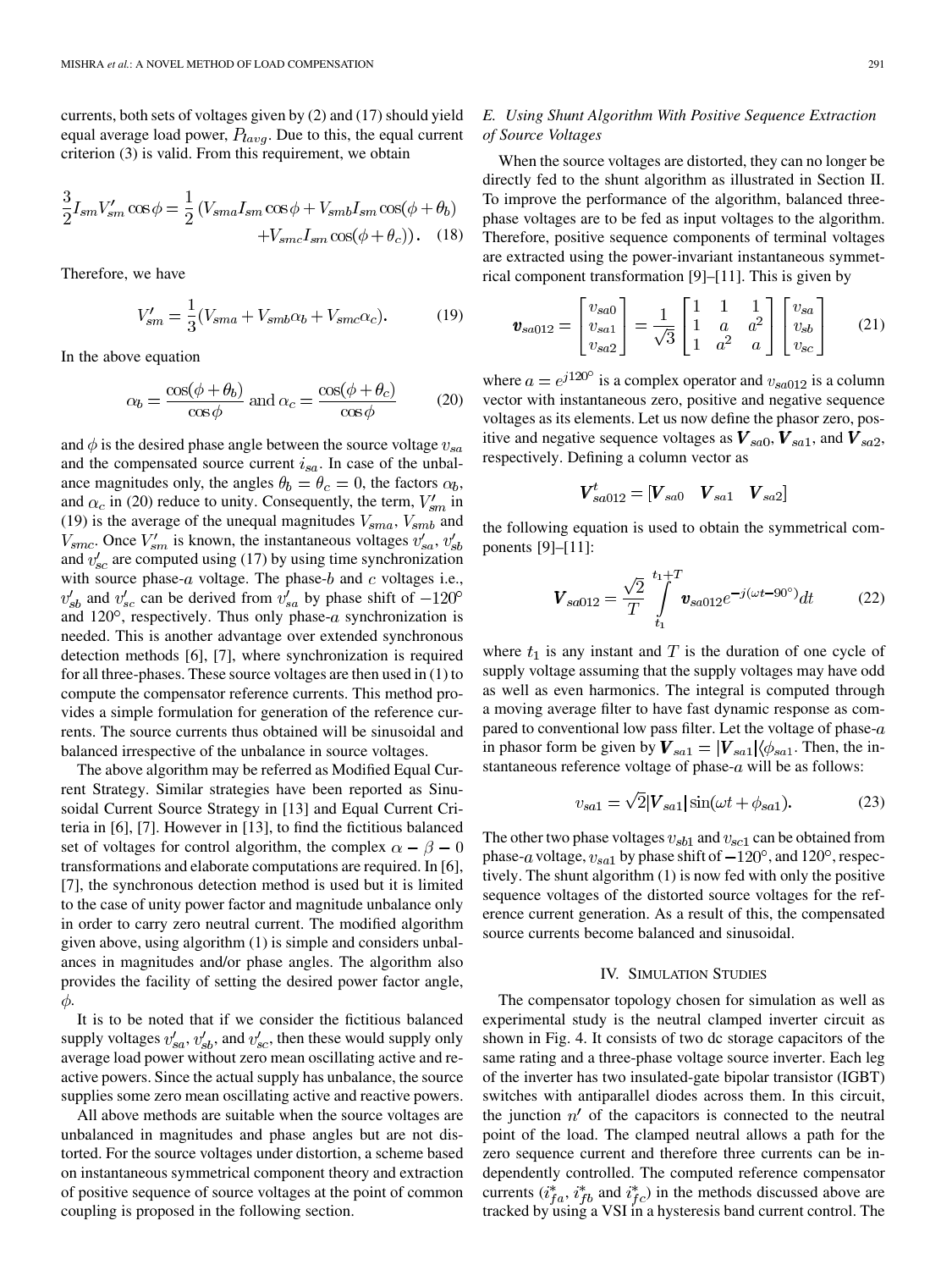<span id="page-4-0"></span>

Fig. 4. Three-phase, four-wire compensated system with actual compensator.



DC capacitors  $(C_1, C_2)$ : 2000 µF each **Interface inductors**  $(L_{fa}, L_{fb}, L_{fc})$ : 20 mH, 0.2  $\Omega$ Reference voltage for each dc capacitor: 600 V Hysteresis band for current  $= 0.2 A$ 



Fig. 5. (a) Unbalanced source voltages. (b) Load currents.

system parameters are same as given in [Table I.](#page-1-0) The compensator parameters are given in Table II.

The above concepts are validated through simulation studies with ideal compensator and with the actual compensator circuit. The unbalanced source voltages with respect to magnitudes and phase angles are shown in Fig. 5(a). The peak voltages of phases  $a, b$ , and  $c$  are 360, 432, and 288 V, respectively. The phase unbalance in phases b and c are  $10^{\circ}$  and  $-20^{\circ}$ , respectively. With these source voltages, the load currents are depicted in Fig. 5(b). It is seen from this figure that the load currents are unbalanced and nonlinear due to unbalanced R-L load and threephase full bridge diode rectifier load.

For the equal current criterion, discussed in [Section III-A,](#page-1-0) the compensated source currents are shown in Fig. 6. The voltage scale in the figure is reduced by a factor of 20 to bring the two waveforms in the same scale (to get the actual voltage, it has to be multiplied by 20). This allows easy comparison of the phase angle between voltage and current in the same phase. It is evident from this figure that the compensated source currents are equal in magnitude but their phase angles have same unbalance as the source voltages. The phase angle between voltage and compensated source current in phase- $a$  is set to be  $24^{\circ}$ , which is also seen from the figure.



Fig. 6. Compensated source currents for equal current strategy.



Fig. 7. (a) Compensated source currents for equal power strategy. (b) Compensated source currents for equal impedance strategy.

For the equal power criterion, the source currents are given as per [\(12\)](#page-2-0). The reference compensator currents are computed using  $(8)$ . The source currents are plotted in Fig. 7 $(a)$ . It is observed that the source currents are unbalanced but sinusoidal. For the source current in phase- $a$ , a power factor of 0.91 lagging  $(24^{\circ})$  is desired with respect to voltage in phase-a. This can also be seen from Fig. 7(a).

Compensated source currents for the equal impedance criterion are computed using [\(16\)](#page-2-0) and the reference compensator currents are estimated as per [\(8\)](#page-2-0). The compensated source currents are shown in Fig. 7(b).

When the modified equal current strategy is employed, the compensator gives better performance as compared to the previous methods. The [\(1\)](#page-1-0) is employed for extracting the compen-sator reference currents. In [\(1\)](#page-1-0) the terms  $v_{sa}$ ,  $v_{sb}$  and  $v_{sc}$  are replaced by  $v'_{sa}$ ,  $v'_{sb}$ , and  $v'_{sc}$ , respectively. These voltages are computed as discussed in [Section III-D](#page-2-0). The source voltage in phase- $a$  and compensated source currents in phases  $a, b$  and c are given in [Fig. 8\(a\).](#page-5-0) A power factor of 0.91 lag is set for source voltage and current in phase- $a$ . The source voltage and current waveforms for unity power factor in phase- $a$  are shown in [Fig. 8\(b\).](#page-5-0) The currents in phase- $b$  and  $c$  are also given in the figure. It is seen that the source currents are balanced and sinusoidal and hence no zero sequence current flows in the neutral wire. The equal current compensation method based on the synchronous detection method of [\[6\]–\[8\]](#page-6-0) cannot compensate for the zero sequence current and hence it flows into the system through the neutral wire. This happens because compensated source currents have phase unbalance due to the phase unbalance in the source voltages.

When the source voltages are distorted the above formulations do not work as explained in [Section III-E.](#page-3-0) Under distorted source voltage conditions, we extract their positive sequence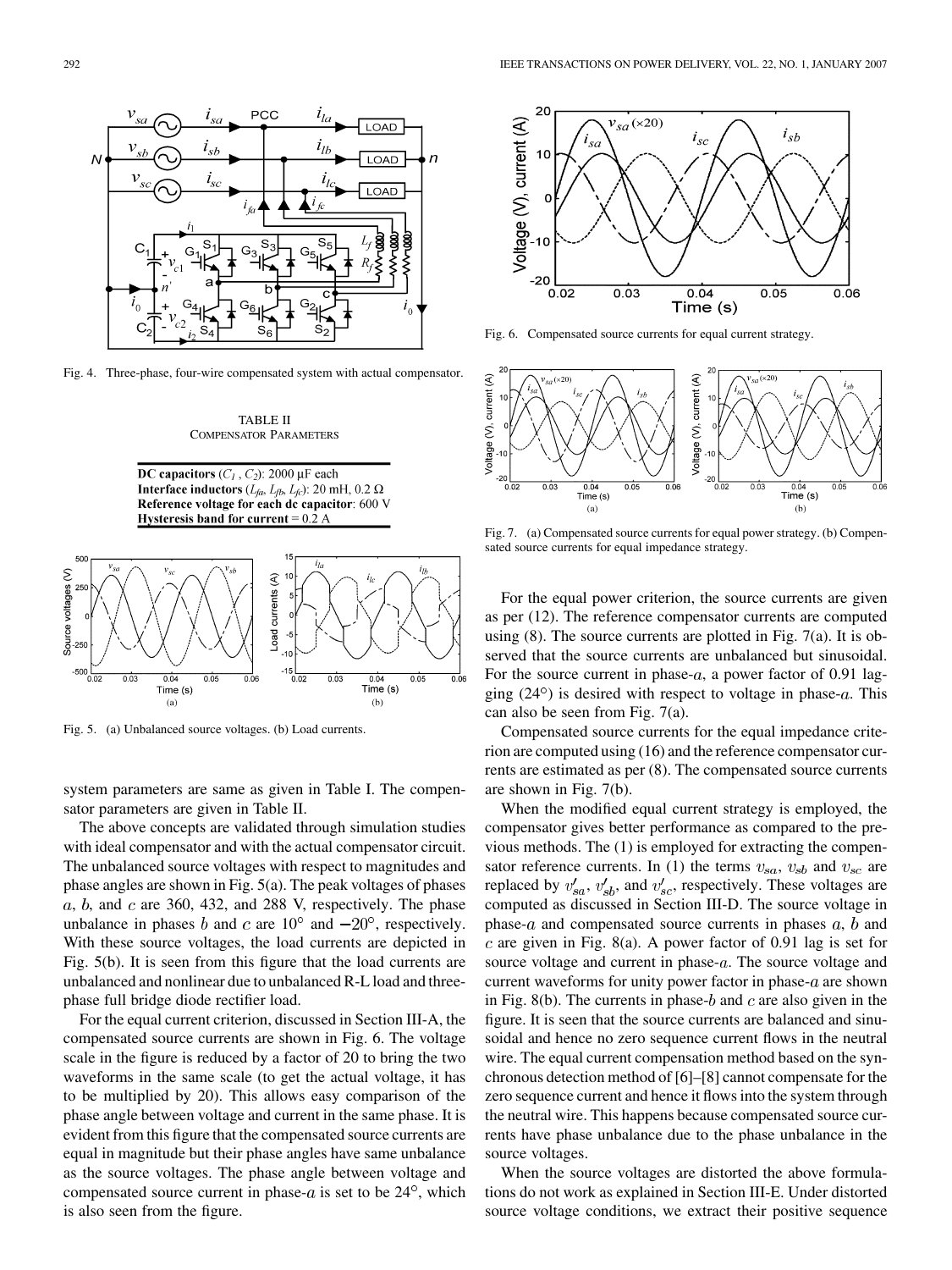<span id="page-5-0"></span>

Fig. 8. Compensated source current with modified equal current strategy (a) at power factor 0.91 lag in phase-a (b) at unity power factor in phase-a.



Fig. 9. (a) Distorted source voltages. (b) Phase-ya source voltage and compensated source currents for  $\phi = 24^{\circ}$ .



Fig. 10. Compensated source currents with fundamental extraction of distorted source voltages (a) at unity power in phase-a ( $\phi = 24^{\circ}$ ) (b) compensated source currents with real inverter circuit.

voltage. These voltages are then fed to the shunt algorithm [\(1\)](#page-1-0) to extract compensator reference currents. The distorted source voltages are shown in Fig. 9(a). The fundamentals of the voltages have an unbalance of  $\pm 10\%$ . The total harmonic distortions in phase- $a$ ,  $b$ , and  $c$  are 16%, 18%, and 14%, respectively. The compensated source currents, distorted source voltage, and its fundamental are plotted in Fig. 9(b). It is also seen from the figure that the source currents are balanced and sinusoidal even when the source voltages are unbalanced and distorted. For unity power factor in phase- $a$ , the source currents are illustrated in Fig. 10(a). The compensated source currents with voltage source inverter circuit given in [Fig. 4](#page-4-0) are plotted in Fig. 10(b). The source currents in the figure also contain inverter switching frequency components and notches. The notches in the current waveforms are due to the finite value of the interface inductance.

# V. EXPERIMENTAL RESULTS

The prototype compensator model given in [Fig. 4](#page-4-0) is developed in the laboratory. The voltage and current signals in the power circuit are sensed using Hall effect voltage and current transducers. For synchronization a clock is derived from phase- $a$  source voltage. An IBM compatible PC acquires these

TABLE III SYSTEM PARAMETERS FOR EXPERIMENTAL SETUP

| System voltage: 100 V peak, 50 Hz                                                                                                                                           |
|-----------------------------------------------------------------------------------------------------------------------------------------------------------------------------|
| <b>Load:</b> $Z_a = 49 + i 20 \Omega$ , $Z_b = 96 + i 0 \Omega$ , $Z_c = 161 + i 85 \Omega$ .<br>Three-phase full bridge diode rectifier drawing dc load current of 0.625 A |
| DC capacitors $(C_1, C_2)$ : 2000 µF each                                                                                                                                   |
| <b>Interface inductors</b> ( $L_{fa}$ , $L_{fb}$ , $L_{fc}$ ): 40 mH, 2 $\Omega$                                                                                            |
| <b>PI</b> controller gains: $K_P = 10, K_I = 1$                                                                                                                             |
| Reference voltage for each capacitor: $V_{d\text{cref}}$ =130 V                                                                                                             |
| <b>Hysteresis band:</b> $\pm$ 0.2 A                                                                                                                                         |

signals through analog-to-digital converter (ADC) channels of a data-acquisition card PCI 9118DG. Based on these quantities, the program written in C/C++ for the shunt algorithm as discussed in [Section III-E](#page-3-0) is implemented. The program computes instantaneous reference currents for the compensator. These reference currents are converted to analog values through three DACs.

The actual compensator quantities are obtained using Hall effect voltage and current transducers. The two currents in each phase are compared and the logic signal and its complementary signal are generated. These logic signals are given to a blanking circuit to create dead time in order to avoid short circuit during the ON-OFF transition state of the two switches (i.e.,  $S_1$  and  $S_4$  in [Fig. 4\)](#page-4-0) on the same leg of the inverter. The above is also referred as PWM controller. The output signals from the PWM controller act as input signals to the driver circuit of the IGBT. The gate drive circuit of the IGBTs is supplied by an isolated supply. The dc voltages  $v_{c1}$  and  $v_{c2}$  (in [Fig. 4](#page-4-0)) for the inverter are regulated to their reference value using PI controller. The dc power supply provides required dc voltage levels to the PWM control circuit.

The parameters for 3-phase, 4-wire compensated system are given in Table III. The experiments are performed at 100 V level. The magnitude unbalance in source voltages is created using dimmer-stat and phase unbalance is achieved using phase shifter. The unbalance in phase voltages is such that the peaks of the source voltages are 80, 100, and 65 V in phases  $a, b$ , and  $c$ , respectively, as shown in Fig.  $11(a)$ . In addition to this, phase- $b$ voltage has a phase angle unbalance of  $-30^{\circ}$ . It is seen from this figure that supply voltages are not perfectly sinusoids. The load currents at these voltages are depicted in [Fig. 11\(b\).](#page-6-0) As observed from the figure, the load current waveforms are unbalanced and have nonlinearity due to the rectifier load. [Fig. 11\(c\)](#page-6-0) depicts the compensated source currents when [\(1\)](#page-1-0) is used. These results are similar to simulation results, given in [Fig. 3\(b\).](#page-1-0) It is observed from this figure that the direct application of control algorithm [\(1\)](#page-1-0) results into unbalanced and distorted source currents and, therefore, it is not a satisfactory solution.

The reference compensator currents are now extracted using [\(1\)](#page-1-0) with positive sequence voltages. The positive sequence voltages have been computed in real time using algorithm discussed in [Section III-E.](#page-3-0) While reconstructing positive sequence voltages in time domain, the synchronization has been done in the software. Based on this modified algorithm, the compensated source currents with ideal inverter are shown in [Fig. 11\(d\)](#page-6-0). These are perfectly balanced and sinusoidal and are in phase with their positive sequence voltages. When voltage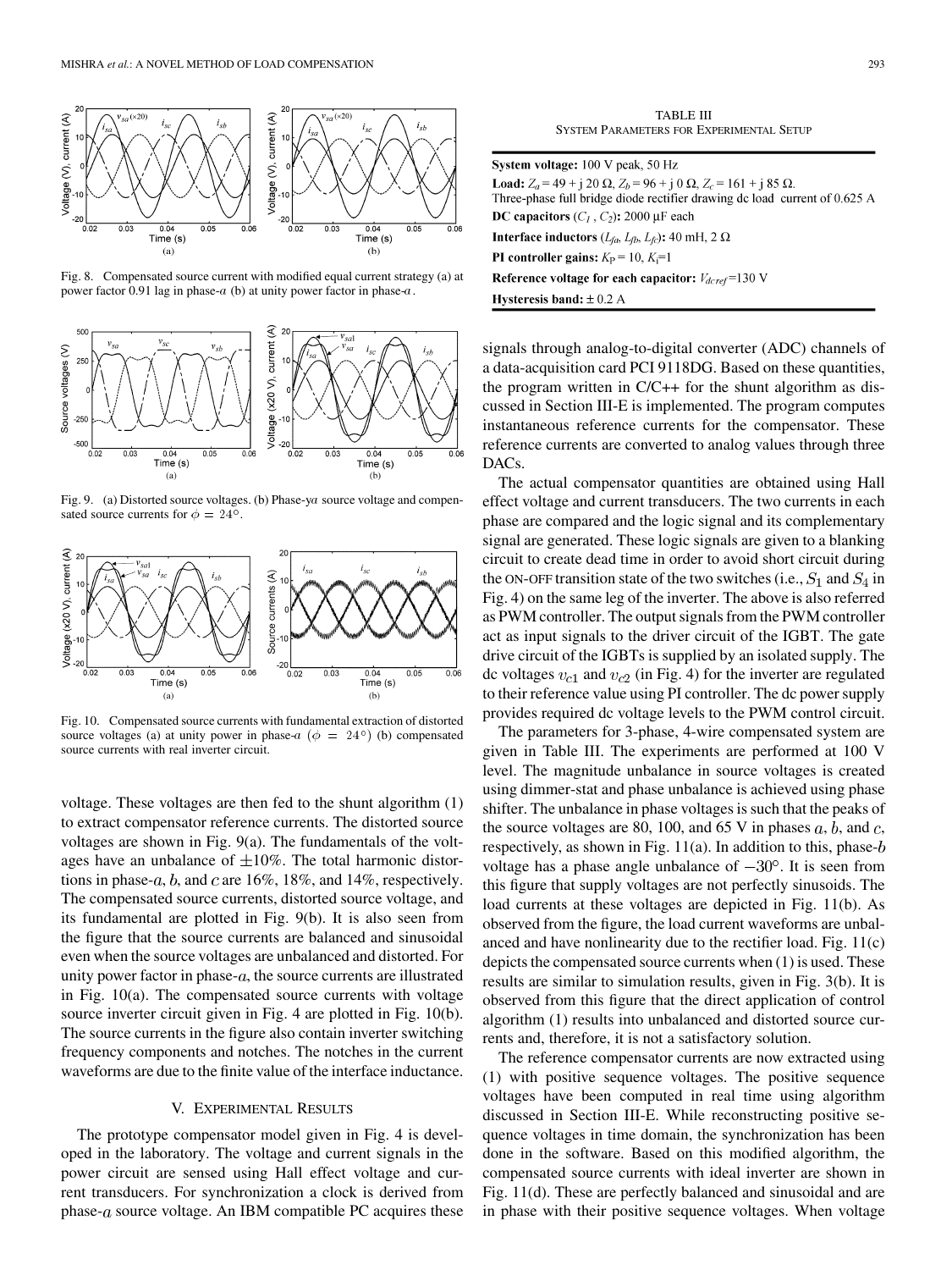<span id="page-6-0"></span>

Fig. 11. (a) Unbalanced 3-phase supply voltages. (b) Load currents. (c) Compensated source currents with direct application of shunt algorithms. (d) Source currents with ideal compensator. (e) Source currents with real compensator. (f) Supply voltage and source current in phase-a.

source inverter is operated in hysteresis band current control mode to track the reference currents, the source currents after compensation are illustrated in Fig. 11(e). As evident, these currents form hysteresis envelope over the ideal source currents observed in Fig. 11(d). The unity phase relationship between phase- $a$  supply voltage and phase- $a$  source current is depicted in Fig. 11(f). These results are consistent with the results discussed in [Section II](#page-0-0).

# VI. CONCLUSIONS

In this paper, it is shown that under unbalanced source voltages, the direct application of the shunt algorithms generally available in literature will result in erroneous compensation. Various modified algorithms namely equal current, equal power and equal impedance methods have been suggested. None of these methods provide completely balanced source currents. The proposed modified equal current algorithm alleviates this problem. This algorithm provides balanced and sinusoidal source currents irrespectiveofthemagnitudeandphaseangleunbalanceinsource voltages. However, this scheme does not work when the source voltages are distorted. Under this condition, shunt algorithm with positive sequence extraction of source voltages is used for the generation of the reference compensator currents. The method provides an excellent performance of the compensator under unbalanced and the distorted voltages.

## **REFERENCES**

- [1] H. Akagi, Y. Kanazawa, and A. Nabae, "Instantaneous reactive power compensators comprising switching devices without energy storage components," *IEEE Trans. Ind. Appl.*, vol. IA-20, no. 3, pp. 625–630, Mar. 1984.
- [2] F. Z. Peng and J. S. Lai, "Generalized instantaneous reactive power theory for three-phase power systems," *IEEE Trans. Instrum. Meas.*, vol. 45, no. 1, pp. 293–297, Feb. 1996.
- [3] H. Akagi, S. Ogasawara, and H. Kim, "The theory of instantaneous power in three-phase four systems: a comprehensive approach," in *Proc. 34th Ind. Appl. Conf., Ind. Appl. Soc. Annu. Meeting*, Oct. 3–7, 1999, vol. 1, pp. 431–439.
- [4] M. K. Mishra, A. Joshi, and A. Ghosh, "A new compensation algorithm for balanced and unbalanced distribution systems using generalized instantaneous reactive power theory," *Elect. Power Syst. Res.*, vol. 60, pp. 29–37, 2001.
- [5] ——, "Unified shunt compensator algorithm based on generalized instantaneous reactive power theory," *Proc. Inst. Elect. Eng., Gen., Transm. Distrib.*, vol. 148, no. 6, pp. 583–589, Nov. 2001.
- [6] C. L. Chen, C. E. Lin, and C. L. Huang, "Reactive and harmonic current compensation for unbalanced three phase systems using the synchronous detection method," *Elect. Power Syst. Res.*, vol. 26, pp. 163–170, 1993.
- [7] C. L. Chen and C. E. Lin, "An active filter for an unbalanced threephase system using the synchronous detection," *Elect. Power Syst. Res.*, vol. 36, pp. 157–161, 1996.
- [8] C. C. Chen and Y. Y. Hsu, "A novel approach to the design of a shunt active filter for an unbalanced three-phase four-wire system under nonsinusoidal conditions," *IEEE Trans. Power Del.*, vol. 15, no. 4, pp. 1258–1264, Oct. 2000.
- [9] A. Ghosh and G. Ledwich, "Load compensation DSTATCOM in weak ac system," *IEEE Trans. Power Del.*, vol. 18, no. 4, pp. 1302–1309, Oct. 2003.
- [10] W. V. Lyon*, Transient Analysis of Alternating-Current Machinery*. New York: Wiley, 1954, ch. 2, pp. 28–42.
- [11] J. D. Erwin*, Basic Electrical Circuit Analysis*, 4th ed. New York: Macmillan, 1993.
- [12] A. Ghosh and A. Joshi, "The use of instantaneous symmetrical components for balancing a delta connected load and power factor correction," *Elect. Power Syst. Res.*, vol. 54, no. 1, pp. 67–74, Apr. 2000.